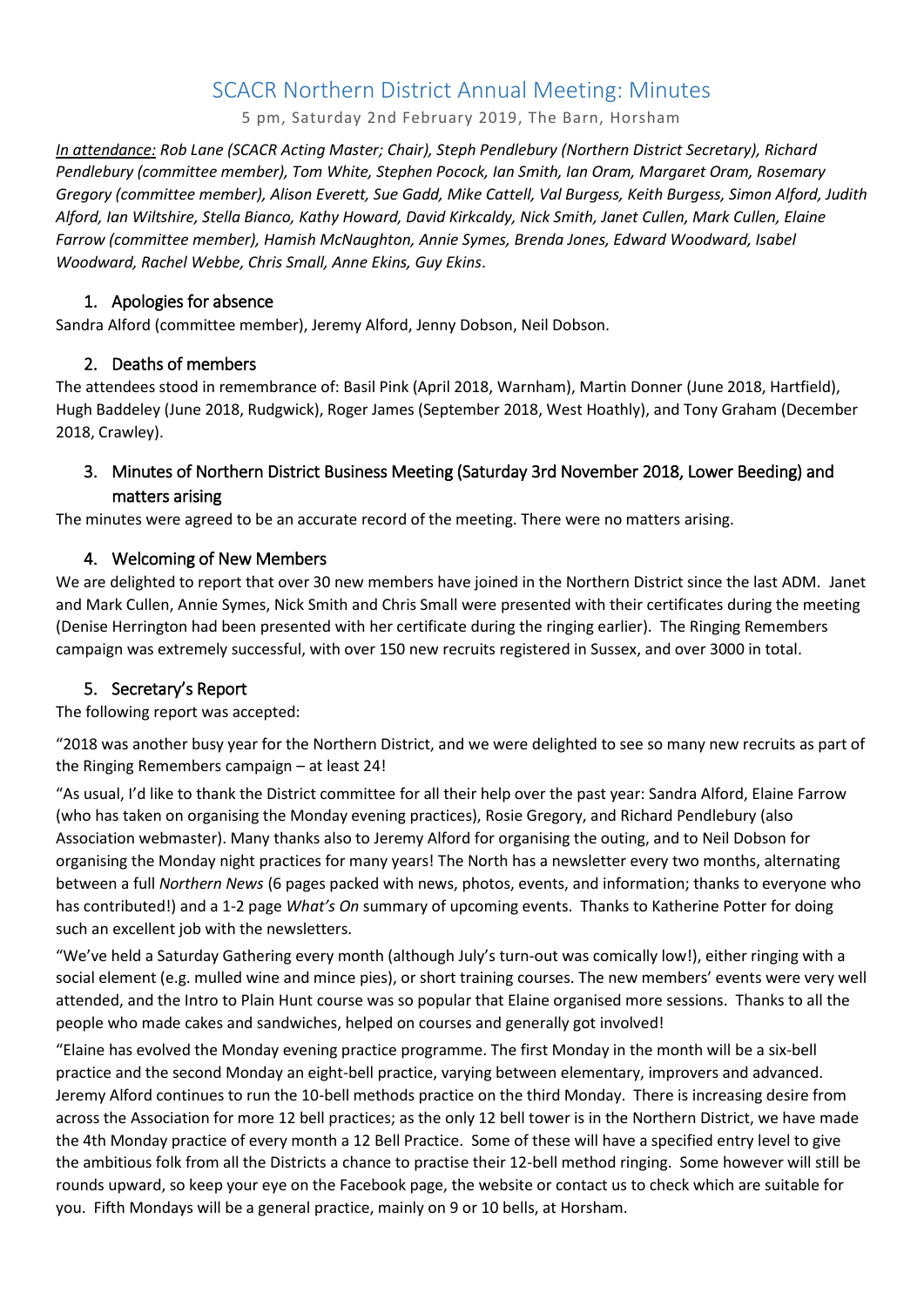"We'll continue with the popular Saturday events in 2019, with additional focussed practices and short courses. We aim to make ringing as inclusive and supportive as possible – hopefully the programme has something for everyone! As ever, if you have any requests for training courses, or suggestions for other things we could do, please do get in touch. **The Association is for you, the members, so please do let the committee know if you have any requests!**"

### 6. BRF Report

Rob and Steph thanked Simon Alford for his efforts over the previous year. Simon presented the following report, which was accepted:

#### *"Turner's Hill*

Jo Barnes, Tower Captain at TH, had sought advice regarding a broken stay. John MacKenzie, the non-ringing husband of ringer Sara, was currently fulfilling the 'Steeple Keeper' role. I met with him in March to make a brief visual inspection and discuss potential problems. Main recommendation was to arrange to have the bell chamber floor cleaned; it presented a potential fire hazard. In all other aspects, including the new treble stay, the installation appeared to be in reasonable working order.

#### *"East Grinstead*

Nicholson Engineering made a maintenance inspection and reported on it in the spring, following which Ian Wiltshire discussed with me some of the recommendations contained therein. Edward Woodward and I visited in December to have a closer look. Edward made a temporary repair to the tenor floor pulley which was about to fall out of the pulley box. Other details were noted and several points discussed. I have produced a list of recommendations for Ian going forward, most of which can be undertaken by utilising local skills and knowledge. Again, the installation appears to be fair order."

| <b>Officer</b>                                                 | <b>Nominee</b>                                                     | <b>Proposed by</b>        | Seconded by          |
|----------------------------------------------------------------|--------------------------------------------------------------------|---------------------------|----------------------|
| Secretary                                                      | Steph Pendlebury                                                   | Simon Alford              | Tom White            |
| <b>Ringing Master</b>                                          | <b>Elaine Farrow</b>                                               | Val Burgess               | Margaret Oram        |
| District Committee Members                                     | Sandra Alford<br><b>Rosie Gregory</b><br><b>Richard Pendlebury</b> | Stella Bianco             | <b>Anne Ekins</b>    |
| Bell restoration/maintenance<br>("BRF") contact                | Simon Alford                                                       | <b>Richard Pendlebury</b> | <b>Elaine Farrow</b> |
| 2 District Committee<br>Members to sit on General<br>Committee | Steph Pendlebury<br><b>Richard Pendlebury</b>                      | <b>Rosie Gregory</b>      | Stella Bianco        |
| <b>CCCBR Rep (North)</b>                                       | Steph Pendlebury                                                   | <b>Elaine Farrow</b>      | Stella Bianco        |

#### 7. Election/Appointment of Northern District Officers

Association Team representatives will be appointed after the ADM.

#### 8. Nominations for Association Officers

| <b>Officer</b>            | <b>Nominee</b>      |  |
|---------------------------|---------------------|--|
| Master                    | Rob Lane            |  |
| <b>General Secretary</b>  | Hamish McNaughton   |  |
| Treasurer                 | Sue Gadd            |  |
| Safeguarding Officer      | Sue Child           |  |
| Trustee                   | No nomination       |  |
| <b>BRF Secretary</b>      | <b>Graham Hills</b> |  |
| 5 <sup>th</sup> CCCBR Rep | No nomination       |  |